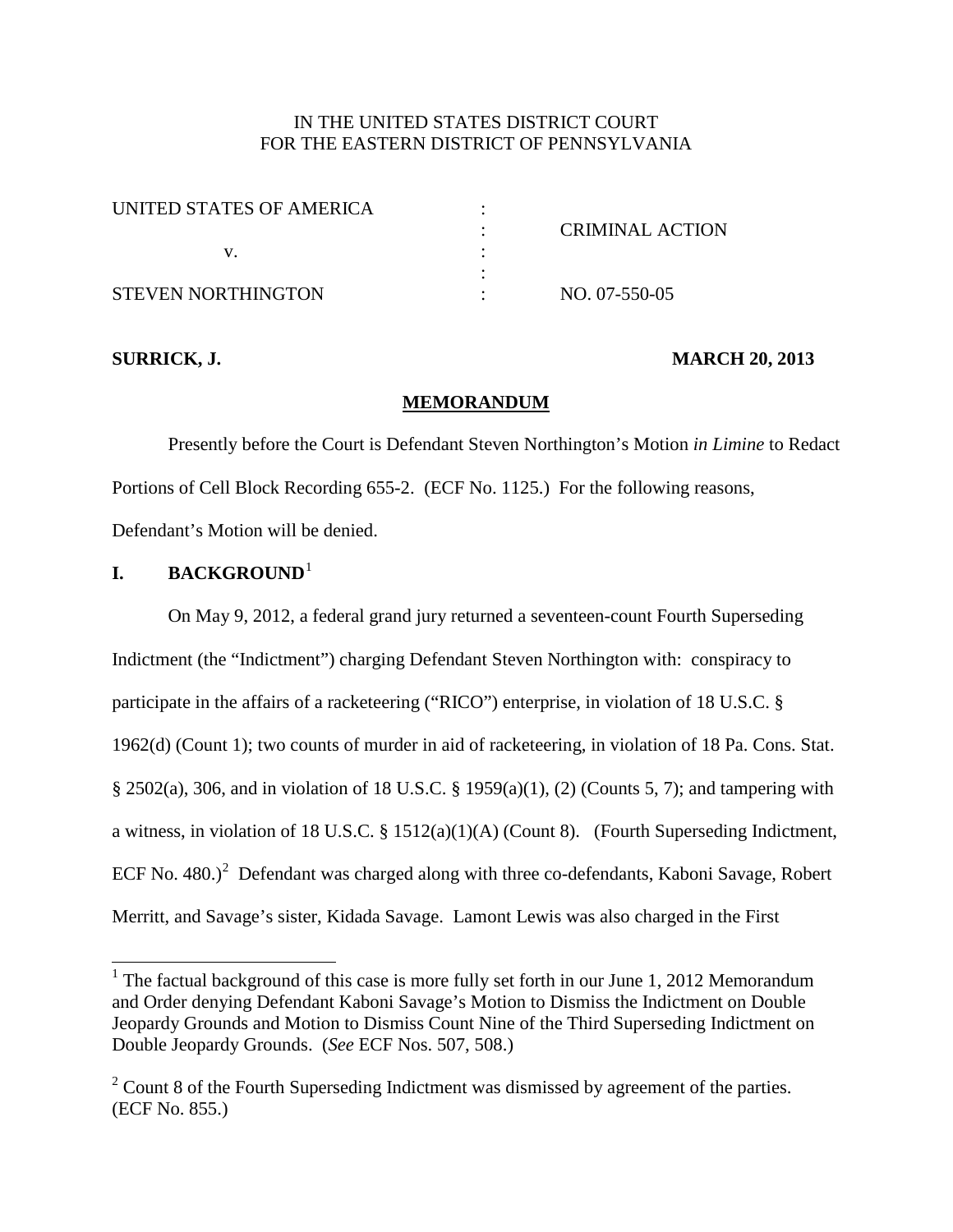Superseding Indictment. The charges against Lewis were disposed of by guilty plea on April 21, 2011.

The charges against Defendant arise out of a long-standing RICO drug conspiracy that was supported by murder and witness intimidation. The Government alleges that all four Defendants were members of a regional criminal organization, which was based in North Philadelphia and was known as the Kaboni Savage Organization ("KSO"). (Indictment 5.) The Government alleges that from late 1997 through April 2010, the members of this racketeering enterprise conspired and agreed to distribute large quantities of controlled substances, to commit murder and arson, and to tamper with, and retaliate against, witnesses who had testified, or were about to testify, against the racketeering enterprise or its members. (*Id.* at 6-8.) The KSO packaged, prepared and distributed cocaine, crack and phencylclidine ("PCP") throughout the greater Philadelphia area, and collected drug proceeds in exchange. The KSO operated drug distribution centers, also known as "drug corners," throughout North Philadelphia and maintained control of these drug corners through a pattern of threats, intimidation, violence and murder. *(Id.* at 5.) The KSO was also committed to maintaining, preserving, protecting and expanding its power, territory, and profits. (*Id.* at 6.) It did this by tampering with and retaliating against Government witnesses and their families through the use of threats, intimidation, violence, and murder. (*Id.*)

On October 9, 2004, six people, including four children, died as a result of arson at a home located at 3256 North Sixth Street, Philadelphia, Pennsylvania. The Indictment alleges that Kaboni Savage and Kidada Savage solicited and directed Lewis and Merritt to set fire to the home of Eugene Coleman, a former associate of Savage. (*Id.* at 21-23.) Kaboni Savage believed that Coleman was cooperating with the Government and was going to testify against him in his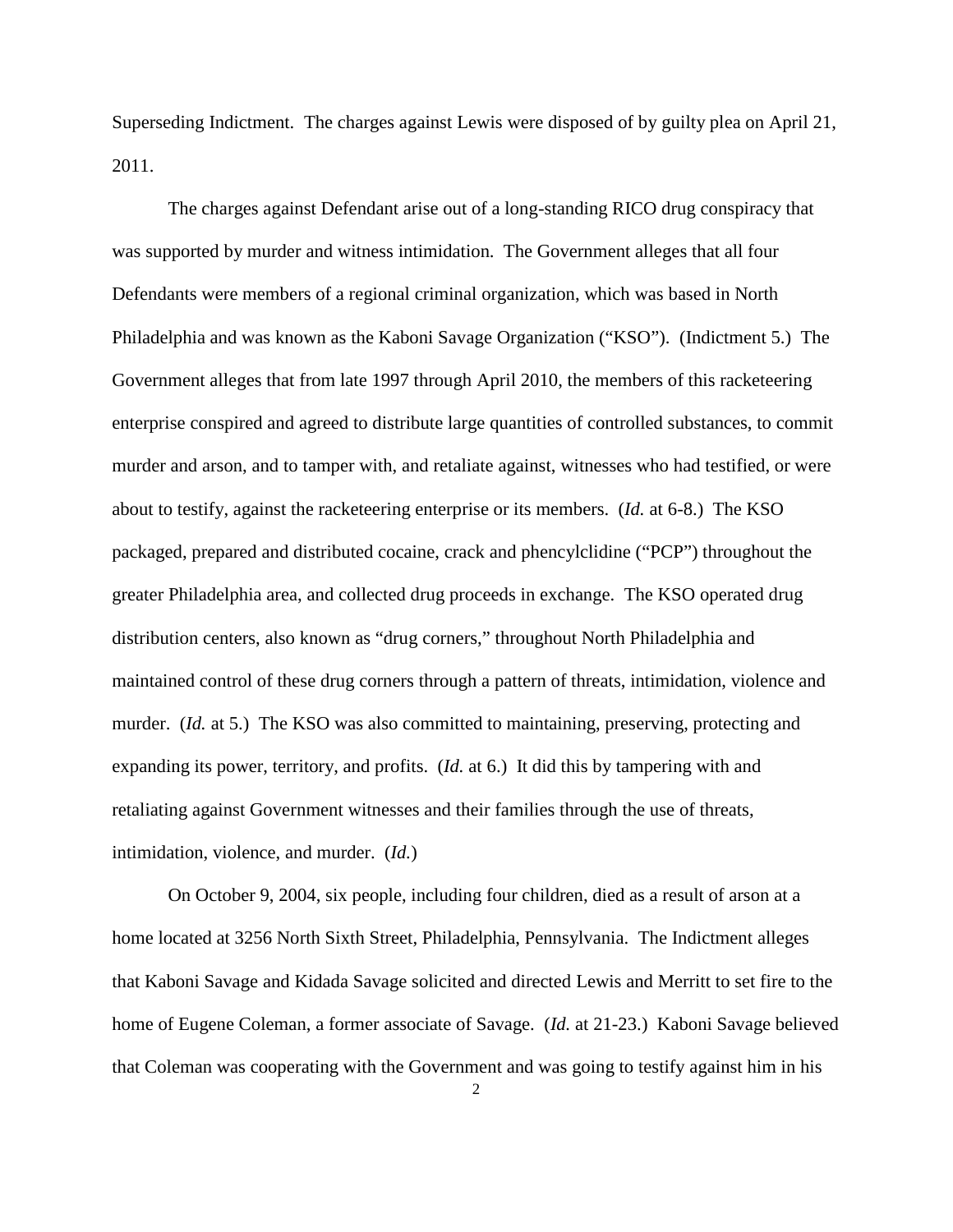2005 federal drug conspiracy trial.<sup>[3](#page-0-1)</sup> The firebombing took the lives of Coleman's mother, his infant son, and four others. The Government intends to show at trial that the firebombing was ordered by Savage in order to intimidate Coleman and prevent him from testifying at the 2005 drug conspiracy trial.

The Indictment further alleges that, in support of the KSO, Defendant murdered Barry Parker on February 26, 2003. (Indictment 14.) On April 27, 2007, Defendant was found guilty of this murder in the Court of Common Pleas of Philadelphia County, and was sentenced to life in prison. (ECF No. 428.) On February 26, 2004, Savage allegedly directed Defendant, and Dawud Bey, a fellow co-conspirator, to arrange for the murder of Tybius Flowers in order to prevent Flowers's attendance and testimony at Kaboni Savage's trial in the Philadelphia County Court of Common Pleas for the murder of Kenneth Lassiter. (Indictment 18.) On March 1, 2004, Defendant is alleged to have murdered Flowers. (*Id*.)

On March 5, 2013, Defendant filed a Motion *in Limine* to preclude the playing of a portion of a taped cell block conversation (labeled L655-2) between Kaboni Savage and Dawud Bey recorded on December 13, 2004. (Def.'s Mot., ECF No. 1125.) The Government filed a response to Defendant's Motion on March 9, 2013. (Gov't's Resp., ECF No. 1148.)

#### **II. DISCUSSION**

The Government intends to play the entire taped conversation between Savage and Bey. Defendant requests that the Court exclude the following portion of conversation L655-2:

DB: Ask "Dollar Bill," because "Dollar Bill" and "Reef" were together. Because "Dollar Bill" first showed me how they were pumping it up all about "boy."

<span id="page-2-0"></span><sup>&</sup>lt;sup>3</sup> Kaboni Savage, Northington, and four other co-defendants not charged in the instant Indictment were prosecuted in the 2005 drug conspiracy case. *See United States v. Savage*, No 04-269 (E.D. Pa.), at ECF No. 448. After a seven-week trial, Savage was found guilty of conspiracy to manufacture and distribute cocaine, money laundering, firearms possession, witness retaliation and other crimes. *Id*. at ECF No. 847. Coleman testified at that trial. Savage received a sentence of thirty years in prison on these convictions.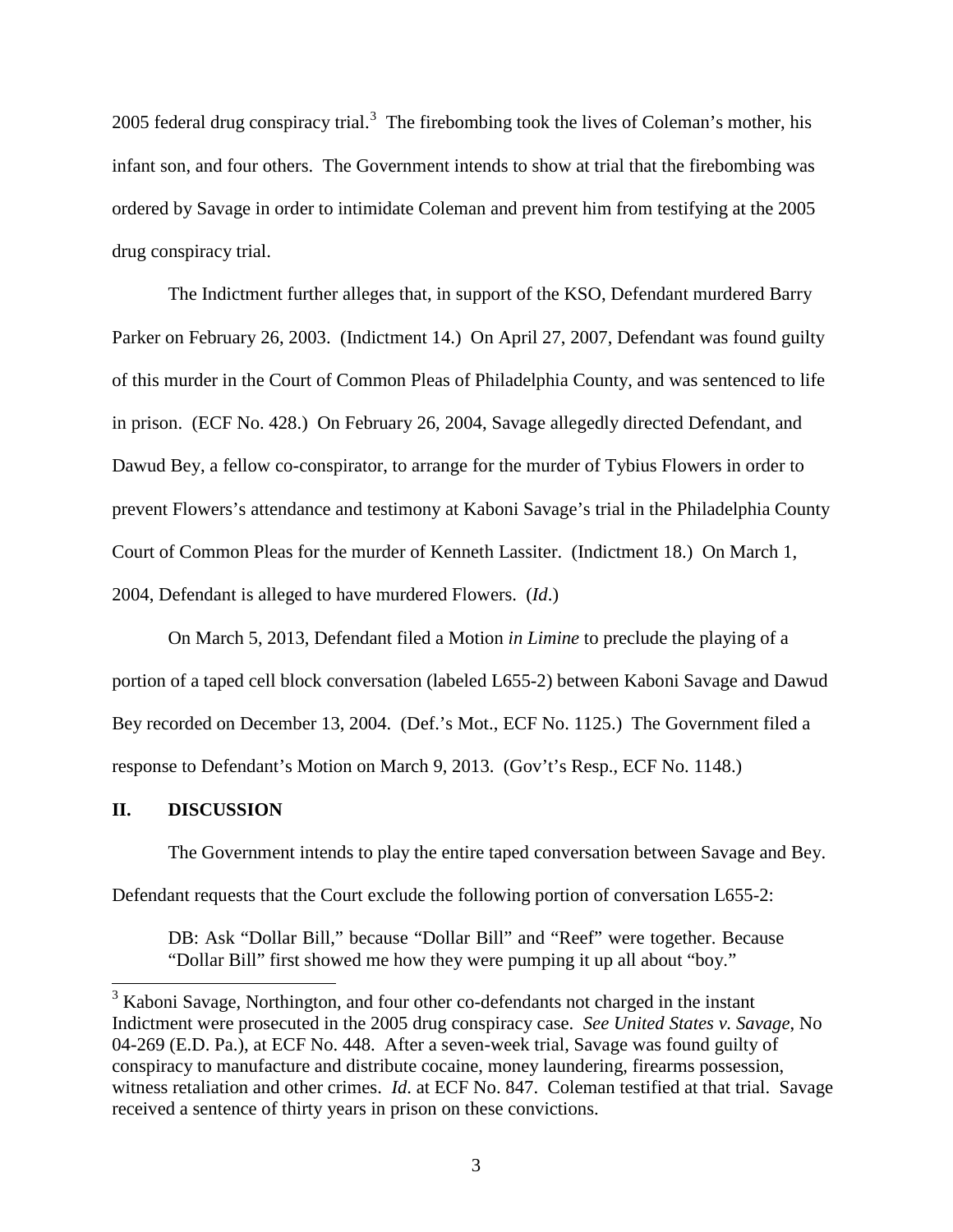KS: Yeah. DB: I didn't even know, ya know. KS: Yeah. DB: I guess I was running back and forth out of town or something. KS: Yeah. Yeah. DB: I didn't even know that he was...that he boxed and all that. KS: Yeah. DB: So I wasn't thinking like it was that big of a shit. KS: Yeah. DB: After I read that mother fucker, us three was together and I said, "Yup, we going to jail." (DB & KS laugh) DB: I said, "Damn." I sunk down in my seat and shit and I was like "Damn, yup." I said, "We going to jail." KS: (Laughs)

(Def.'s Mot. 1-2.)

The Government contends that the challenged portion of the conversation includes a discussion between Bey and Savage about a *Philadelphia Inquirer* newspaper article concerning the Flowers murder. (Gov't's Resp. 3.) During the conversation, Bey indicated he was out of town and did not realize the press had taken interest in the murder until Defendant brought his attention to the significant press coverage of the incident. (*Id*.) Bey stated that when he read the article he was with Defendant and expressed his dismay at the likelihood that he and Defendant would be incarcerated for their involvement with the murder. (*Id*.) Later on in the conversation, Bey and Savage discussed how the notoriety from the murder would benefit the KSO by intimidating potential cooperators and by assisting in the collection of debts. (*Id*. at 2.) Defendant argues that this excerpt of the cell block conversation between Savage and Bey is inadmissible hearsay as the statements were not made "in furtherance of the conspiracy" as required by Federal Rule of Evidence 801(d)(2)(E). (Def.'s Mot. 3.)

Out-of-court co-conspirator statements do not constitute hearsay and may be admitted into evidence pursuant to Rule  $801(d)(2)(E)$  under the following conditions: "(1) there must be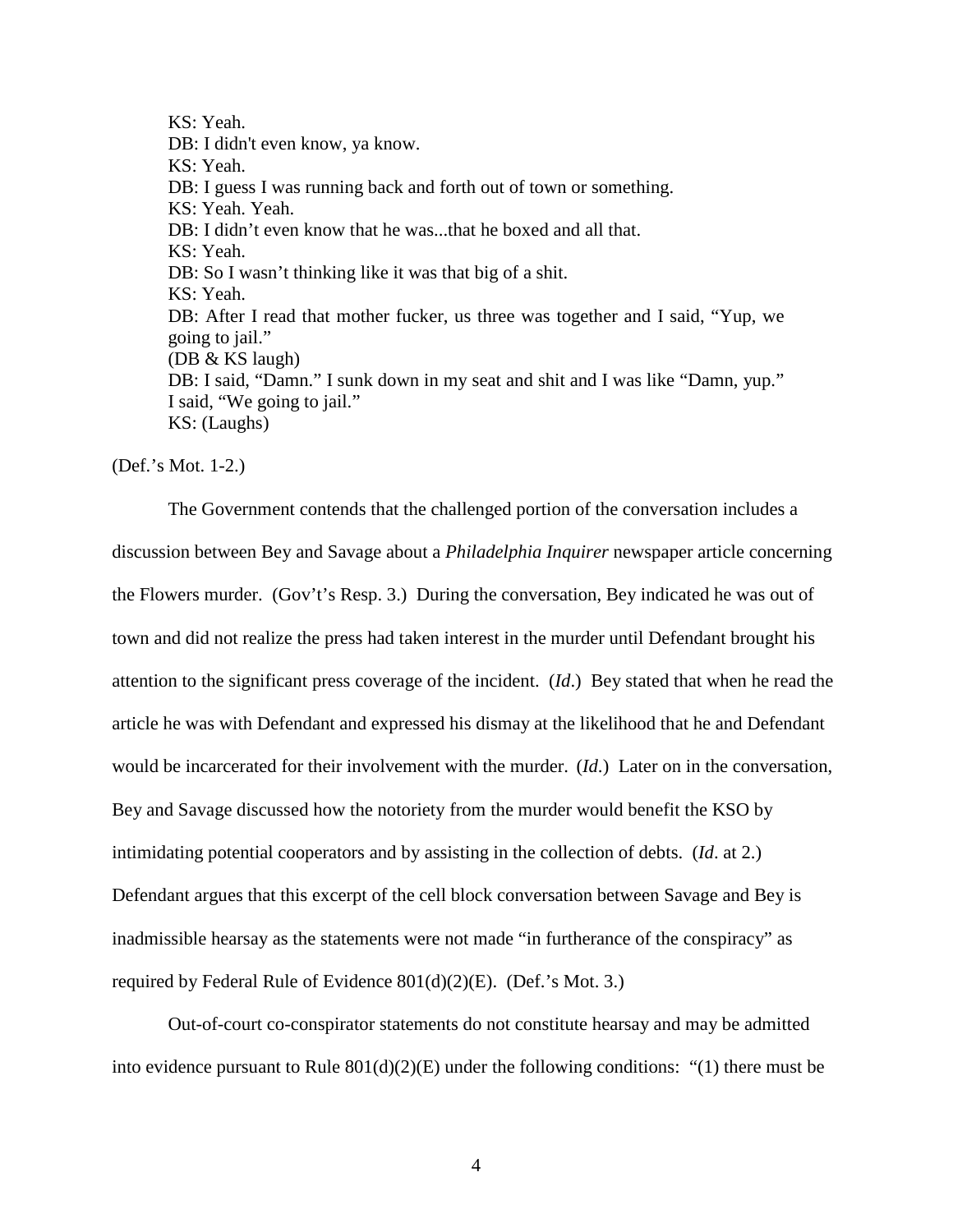independent evidence establishing the existence of the conspiracy and connecting the declarant and defendant to it; (2) the statement must have been made in furtherance of the conspiracy; and (3) it must have been made during the course of the conspiracy." *United States v. Ammar*, 714 F.2d 238, 2[4](#page-2-0)5 (3d Cir. 1983).<sup>4</sup> In addition, the statements at issue must have been made to someone involved in the conspiracy. *United States v. Provenzano,* 620 F.2d 985, 1000-01 (3d Cir. 1980). $5$ 

The Third Circuit has recognized that the "in furtherance" requirement is construed broadly. *United States v. Weaver*, 507 F.3d 178, 183 (3d Cir. 2007) ("[T]he in furtherance requirement is usually given a broad interpretation.") (internal quotation marks omitted); *see also United States v. Garcia-Torres*, 280 F.3d 1, 5 (1st Cir. 2002) ("So long as the statement is made during the conspiracy, the "in furtherance" requirement is administered flexibly.") "Idle chatter" or "casual conversation" are not construed as statements made in furtherance of the conspiracy. *United States v*. *Gibbs*, 739 F.2d 838, 845 (3d Cir. 1984). However, "statements between conspirators which provide reassurance, serve to maintain trust and cohesiveness among them, or inform each other of the current status of the conspiracy" satisfy the "in furtherance" requirement. *Ammar*, 714 F.2d at 252; *see also United States v. Franklin*, 415 F.3d 537, 552 (6th Cir. 2005) (internal quotation marks omitted) ("[S]tatements in furtherance of a conspiracy can take many forms, such as keeping co-conspirators advised . . . . The statement may also be susceptible [to] alternative interpretations.").

<span id="page-4-1"></span><sup>&</sup>lt;sup>4</sup> We will only address the "in furtherance" factor as Defendant stated that "[f]or purposes of this Motion, it should be assumed that the prosecution will present evidence on the first and third prongs of the test prior to seeking to admit the questioned declarations." (Def.'s Mot. 3.)

<span id="page-4-0"></span><sup>5</sup> We have previously ruled that Dawud Bey was a co-conspirator in the KSO. (*See* ECF No. 886.)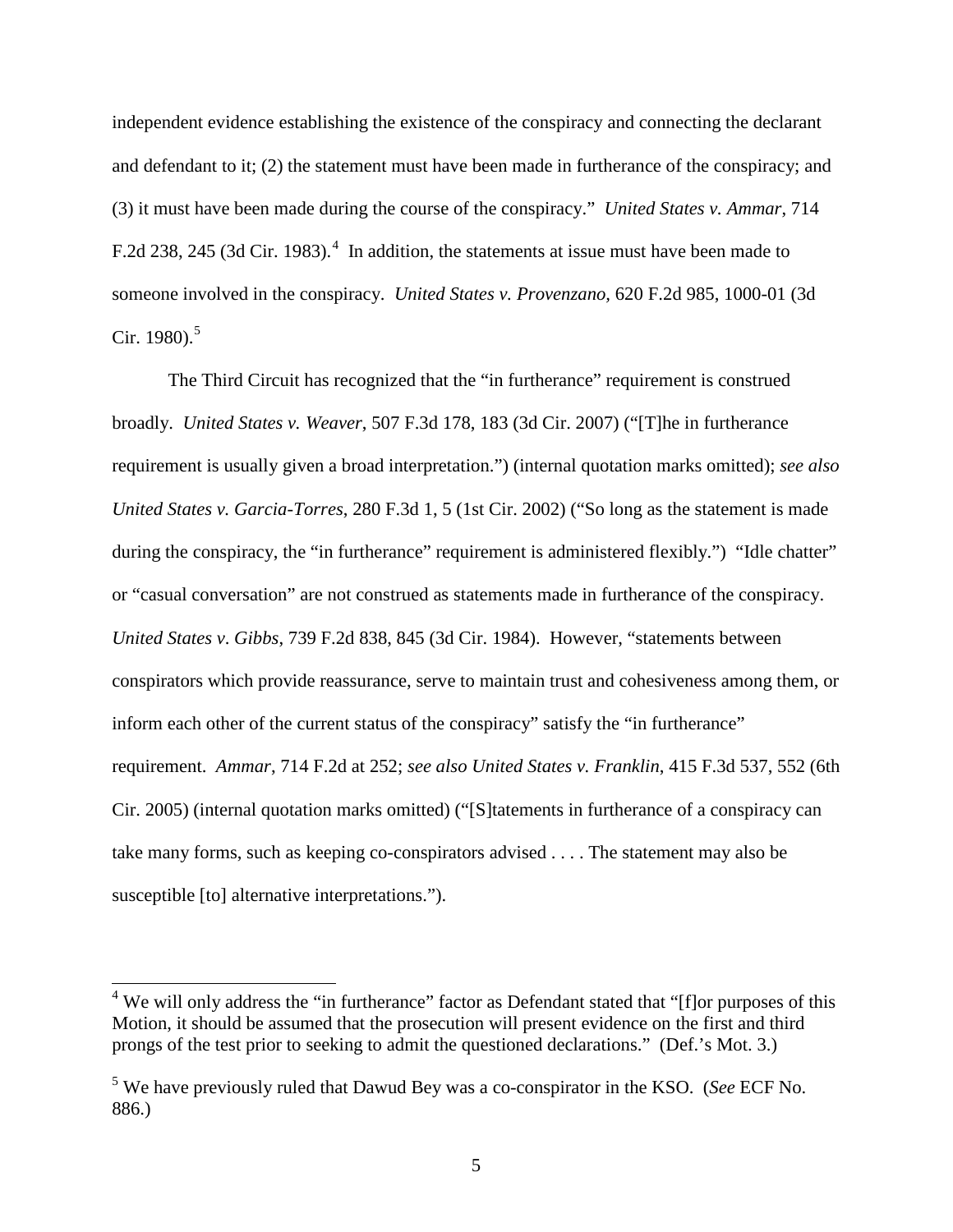Defendant claims that the challenged statements constitute "a casual and humorous conversation" about a past news article, and as such, were not made "in furtherance" of the alleged conspiracy. (Def.'s Mot. 6.) The Government maintains that Bey was keeping Savage apprised of the events impacting the conspiracy and thus these statements further the ends of the alleged conspiracy. (Gov't's Resp. 5.)

Given that the "in furtherance" requirement is broadly construed, we are satisfied that the challenged statements do not, as Defendant contends, constitute a mere humorous exchange, or idle chatter. These statements further the goals of the conspiracy by keeping its members abreast of the ongoing conspiracy.

A fundamental purpose of the alleged conspiracy was the protection of the members of the KSO through tampering with and retaliating against Government witnesses and their families through the use of threats, intimidation, violence, and murder. Indeed, the Indictment is replete with allegations of witness intimidation and threats. Certainly the murder of Flowers, an individual who was going to testify against a member of the racketeering enterprise, was an important and significant event in the ongoing conspiracy. In the contested portion of the conversation, Bey informed Savage about the current status of an important event in the conspiracy—the press coverage of a murder allegedly perpetrated by members of the racketeering enterprise. *See United States v. Sepulveda*, 15 F.3d 1161, 1180 (1st Cir. 1993) ("We think it is common ground-and common sense-that the reporting of significant events by one coconspirator to another advances the conspiracy.") Moreover, as Bey later indicated, the notoriety from this substantial media exposure would further the ends of the conspiracy in its debt collection efforts and in its intimidation efforts.

6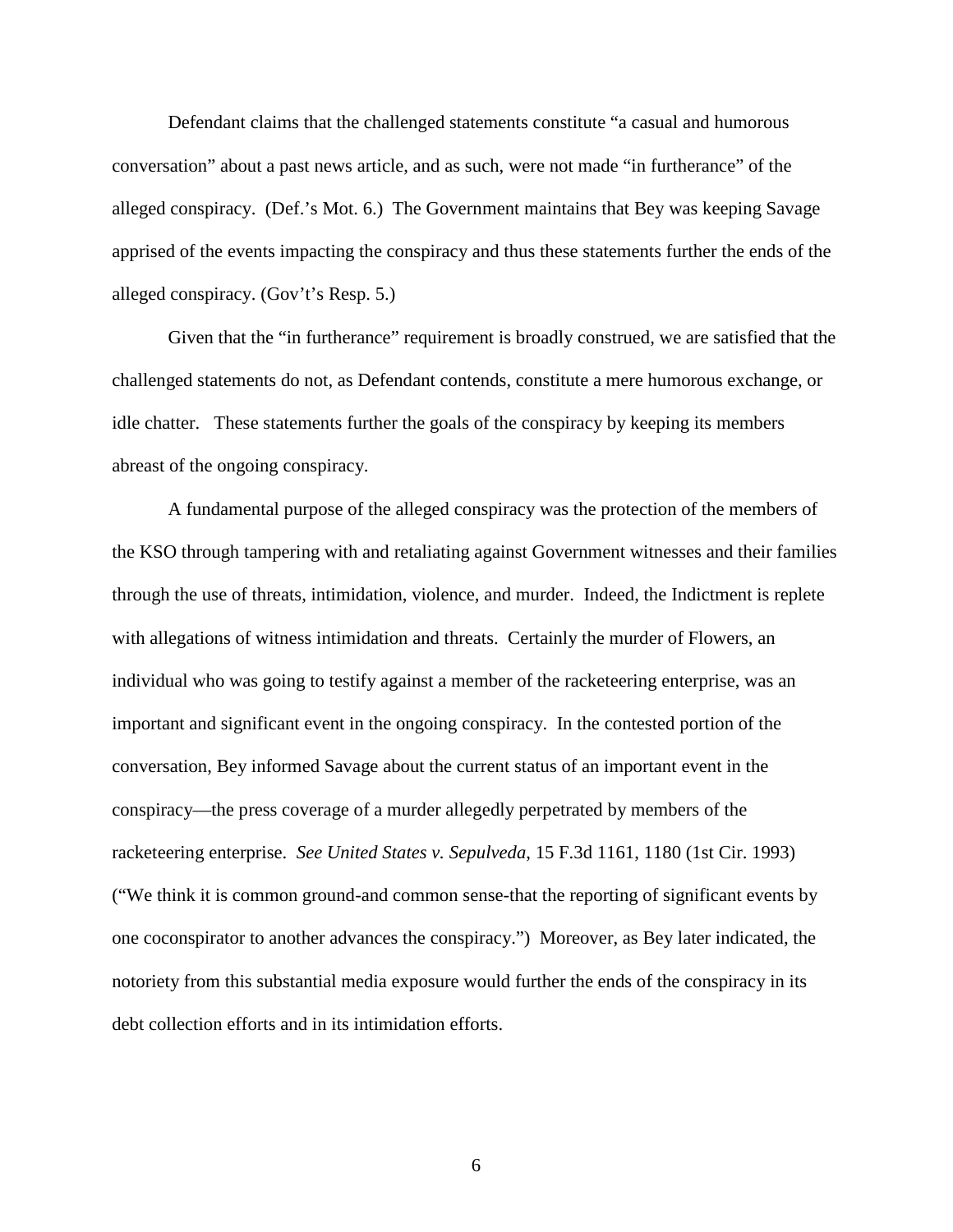The Government has established that the challenged portion of the recorded conversation was made in furtherance of the conspiracy and is admissible pursuant to Rule  $801(d)(2)(E)$ .<sup>[6](#page-4-1)</sup>

# **III. CONCLUSION**

For the foregoing reasons, Defendant's Motion *in Limine* must be denied.

An appropriate Order will follow.

#### **BY THE COURT:**

*/s/R. Barclay Surrick* **U.S. District Judge**

<span id="page-6-0"></span> $6$  The Government also contends that the statements are admissible pursuant to 804(b)(3) as statements against the declarant's penal interest. Since this portion of the recording is properly admitted under Rule 801(d)(2)(E) as co-conspirator statements, we need not address whether this exception applies.